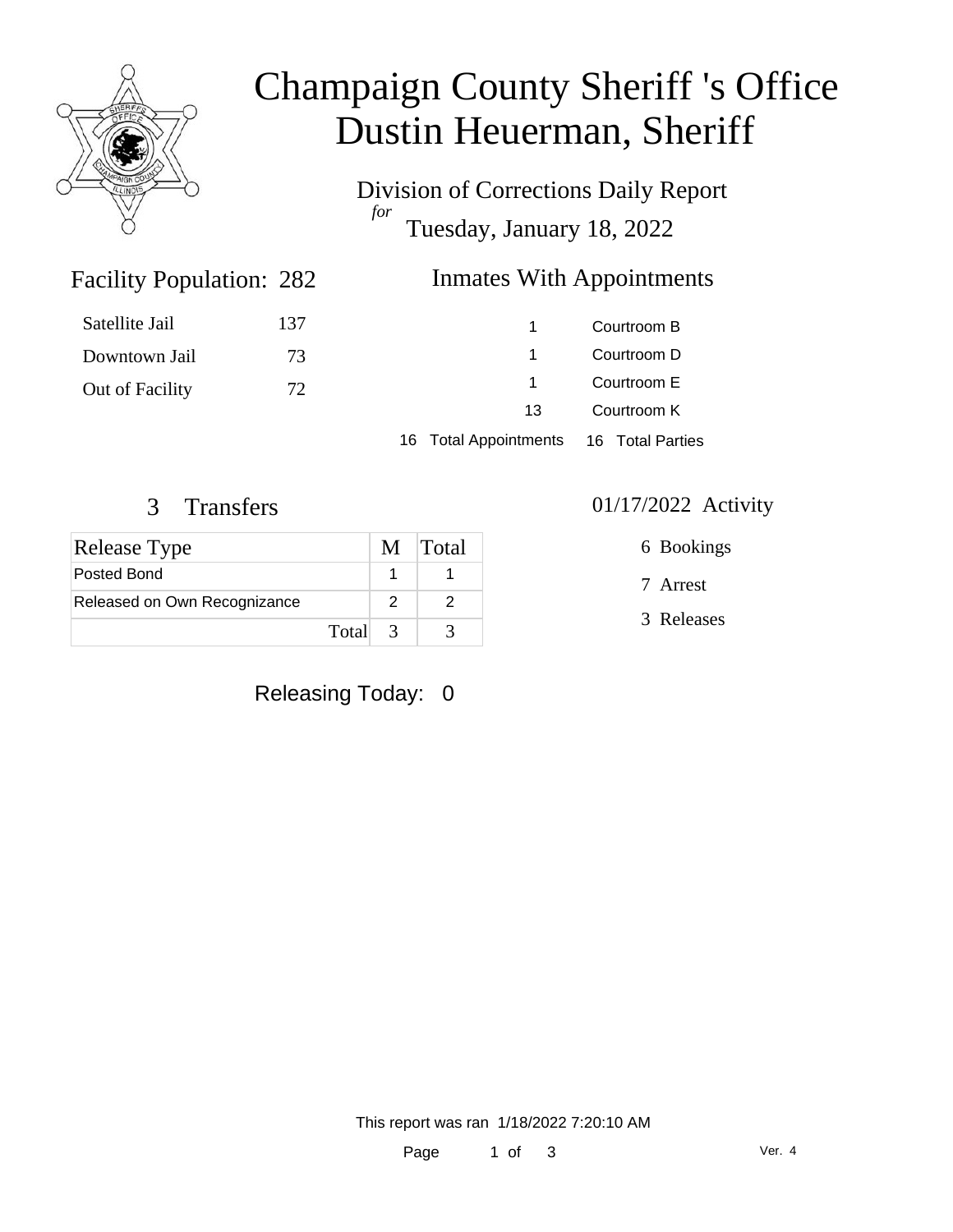

# Champaign County Sheriff 's Office Dustin Heuerman, Sheriff

Division of Corrections Daily Report *for* Tuesday, January 18, 2022

### Custody Status Count

- Direct Criminal Contempt 2
- Electronic Home Dentention 14
	- Felony Arraignment 9
	- Felony Pre-Sentence 8
		- Felony Pre-Trial 198
	- Felony Pre-Trial DUI 4
	- Felony Sentenced CCSO 4
	- Felony Sentenced IDOC 24
		- Hold Other 1
	- Misdemeanor Arraignment 5
		- Misdemeanor Pre-Trial 4
- Misdemeanor Sentenced CCSO 2
	- Petition to Revoke 1
	- Remanded to DHS 4
	- Traffic Sentenced CCSO 2
		- Total 282

This report was ran 1/18/2022 7:20:10 AM